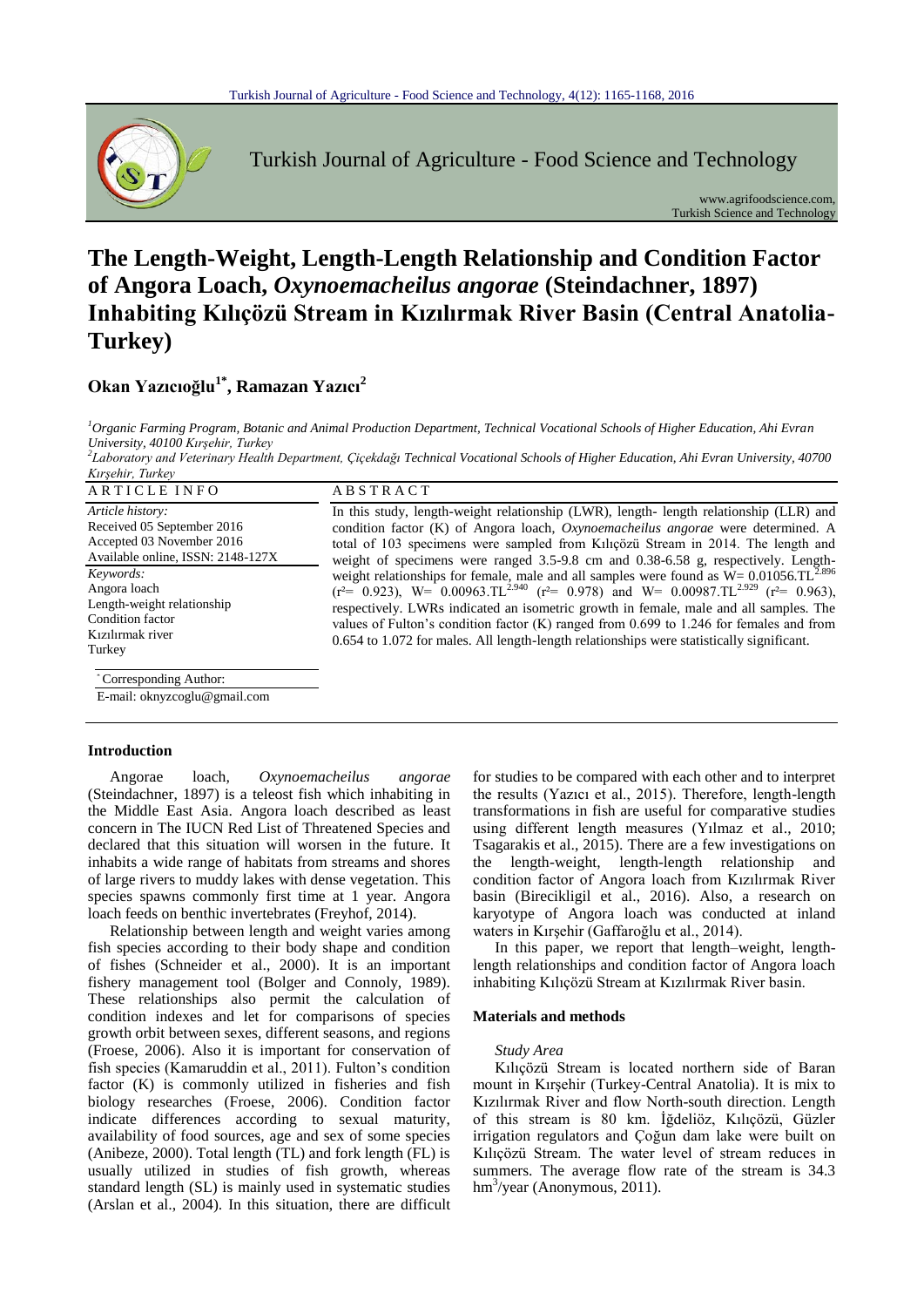# *Sample Size and Data Collection*

A total of 103 *O*. *angorae* were obtained from Kılıçözü Stream. Catching of fish samples were conducted by using electrofisher in October 2014. After the collection of the fish samples were transported to the research laboratory. The total length (TL), fork length (FL), and standard length (SL) of each specimen was measured to the nearest 1 mm and their weight was determined using digital balance with precision of 0.01 g. Sex determination was performed by macroscopic examination of gonads. The chi-squared test was carried out on the observed sex ratios to show whether the proportions deviated significantly from the expected 1: 1 ratio (Zar, 1999). The length-weight relationship was calculated via the formula  $W = axL^b$ , where W is the body weight (g), L is the total length (cm), *a* is the intercept, and *b* is the slope (Bagenal and Tesch, 1978). The parameters *a* and *b* of length-weight relationship were estimated by linear regression of the transformed equation: Log  $W = \text{Log } a + b \text{ Log } L$ . The determination coefficient  $(r^2)$  was used as an indicator of the quality of the linear regression. Whether the growth of fish was isometric  $(b = 3)$  or allometric  $(b > 3, b < 3)$  was estimated by the student's t-test. Analysis of covariance (ANCOVA) was used to test difference of the *b* values of length-weight relationship between sexes (Zar, 1999). The Fulton's condition factor was computed using the formula  $K = 100 \text{ W L}^3$ , where K is the Fulton's condition factor, W is the body weight (g), and L is the total length (cm) (Ricker, 1975). Differences between K values of females and males were tested using the student's t-test (Zar, 1999). All length-length relationships were established using linear regression analysis. Relationships between TL & FL, FL & SL, and SL & TL were estimated separately according to females, males and all samples. All statistical analyses were considered significant at P<0.05.

# **Results**

#### *Sex, Length and Weight Distribution*

During the study period, a total of 103 individuals were captured. 63 (61.16%) were females and 40 (38.84%) were males. Overall sex ratio of females to males was 1.0:0.63, which did deviate from 1:1  $(x^2=$ 5.136, P<0.05). The total lengths and body weights of all samples varied as 3.5-9.8 cm (mean= 7.354, SD= 1.185) and 0.38-6.58 g (mean= 3.647, SD= 1.324), respectively (Table 1).

#### *Length-Weight Relationships*

Length-weight relationships showed that high compatibility between length and weight of males, females and all individuals (P<0.001,  $r^2 > 0.92$ ). Totally, parameters *b* of LWR was computed as 2.940 for males, 2.896 for females and 2.929 for all samples (Table 1). The variations in *b* values from 3 were not statistically significant and indicated an isometric growth for males (t  $= -0.84$ , P $>0.05$ ), females (t =  $-0.98$ , P $>0.05$ ), and the overall population ( $t = -1.24$ , P $> 0.05$ ). No significant difference was observed in slopes of LWR of females and males (ANCOVA,  $F = 0.12$ , P>0.05).

# *Condition Factor*

The average value of Fulton's condition factor (K) was calculated as 0.864 for males, 0.863 for females, and 0.863 for all samples (Table 2). There was no significant difference in mean K values between sexes (t-test, P>0.05). The higher K values of females and males were obtained in the 6.5-7.9 cm (K= 0.87) and 5.0-6.4 cm (K= 0.922) length group, respectively. Mean K values of females increased with length groups, whereas the mean K values decreased with length groups in males (Figure 1).

#### *Length-Length Relationships*

All length- length relationship parameters of *O. angorae* were shown in Table 3. The determined  $r^2$  values for all LLRs of females, males and all specimens were greater than 0.972 and highly significant (P<0.001).



Figure 1 Mean condition factor (K) per total length class for female and male of Angora loach from Kılıçözü Stream, Turkey

Table 1 Descriptive statistics and estimated parameters of length-weight relationship (LWR) of Angora loach from Kılıçözü Stream, Turkey.

| <b>Sex</b> |     | Total Length (cm) |     | Weight $(g)$ |      | Parameters of LWR |       |              |       |
|------------|-----|-------------------|-----|--------------|------|-------------------|-------|--------------|-------|
|            | n   | Min               | Max | Min          | Max  | a                 |       | 95 % CI of b |       |
| Male       | 40  | 3.5               | 8.9 | 0.38         | 6.06 | 0.0096            | 2.940 | 2.795-3.085  | 0.978 |
| Female     | 63  | 3.9               | 9.8 | 0.49         | 6.58 | 0.0105            | 2.896 | 2.681-3.109  | 0.923 |
| All        | 103 | 3.5               | 9.8 | 0.38         | 6.58 | 0.0098            | 2.929 | 2.815-3.042  | 0.963 |

n: sample size, a and b: parameters of LWRs, Min: minimum, Max: maximum,  $r^2$ : coefficient of determination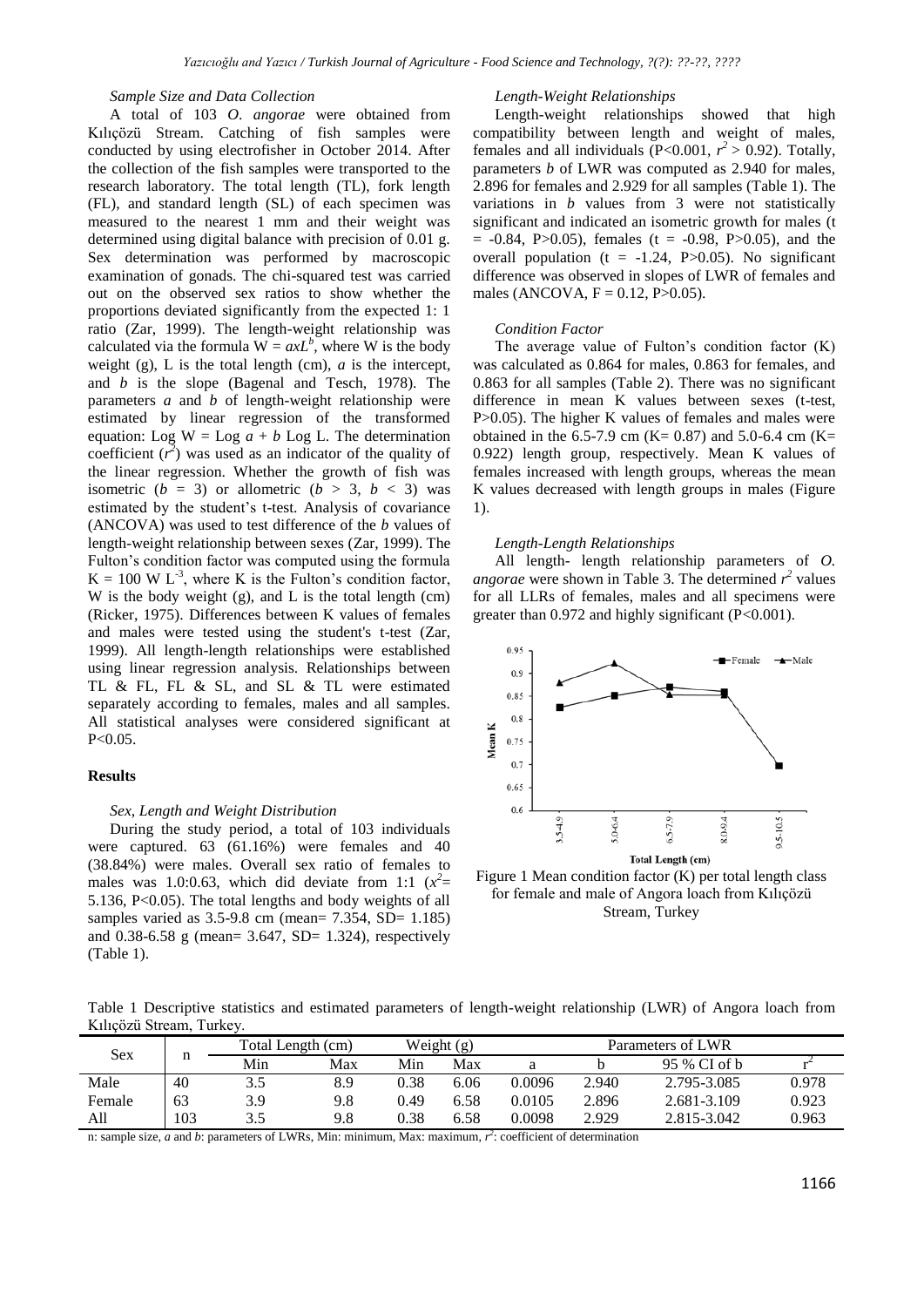| Table 2 Descriptive statistics of condition factor of Angora loach from Kilicozü Stream, Turkey. |  |  |  |  |
|--------------------------------------------------------------------------------------------------|--|--|--|--|
|                                                                                                  |  |  |  |  |

| Sex        |               | Mean K             | <b>SE</b>                             | <b>SD</b> | Min   | Max   |
|------------|---------------|--------------------|---------------------------------------|-----------|-------|-------|
| Male       | 40            | 0.864              | 0.0158                                | 0.0998    | 0.654 | 1.072 |
| Female     | 63            | 0.863              | 0.0122                                | 0.0969    | 0.699 | .246  |
| All        | 103           | 0.863              | 0.0096                                | 0.0975    | 0.654 | .246  |
| $\sim$ $-$ | $\sim$ $\sim$ | $\sim$ $\sim$<br>. | $\cdot$ $\cdot$<br>.<br>$\sim$ $\sim$ |           |       |       |

n: sample size, SE: standard errors, SD: standard deviation, Min: minimum, Max: Maximum

Table 3 Length-length relation parameters between total, fork and standard length of Angora loach from Kılıçözü Stream, Turkey.

| n   | Equation       | a        | h     |       |
|-----|----------------|----------|-------|-------|
|     | $TL = a + bFL$ | 0.092    | 1.01  | 0.999 |
| 40  | $FL = a + bSL$ | 0.150    | 1.13  | 0.992 |
|     | $SL = a + bTL$ | $-0.165$ | 0.867 | 0.993 |
|     | $TL = a + bFL$ | $-0.139$ | 1.05  | 0.992 |
| 63  | $FL = a + bSL$ | 0.325    | 1.11  | 0.975 |
|     | $SL = a + bTL$ | 0.022    | 0.837 | 0.972 |
|     | $TL = a + bFL$ | 0.022    | 1.02  | 0.997 |
| 103 | $FL = a + bSL$ | 0.203    | 1.12  | 0.987 |
|     | $SL = a + bTL$ | $-0.102$ | 0.855 | 0.986 |
|     |                |          |       |       |

n: sample size, *a* and *b*: parameters of LLRs

Table 4 The total lengths and weights for Angora loach populations in different localities.

| Locality                  | Sex | TL (Min-Max)   | W (Min-Max)              | Reference                  |
|---------------------------|-----|----------------|--------------------------|----------------------------|
| Jajroud River             | A11 | $3.8 - 7.6$ cm | $0.53 - 4.21$ g          | Golzarianpour et al., 2011 |
| Balıklı Stream            | A11 | $4.7 - 7.3$ cm | $0.86 - 3.56$ g          | Gaygusuz et al., 2013      |
| Karabogaz Creek           | All | $4.4 - 8.3$ cm | $0.80 - 6.60$ g          | Erk'akan et al., 2014      |
| Sirwan River <sup>+</sup> | All | $4.3 - 8.2$ cm | $\overline{\phantom{0}}$ | Hasankhani et al., 2014    |
| Kızılırmak River Basin    | All | $2.8 - 8.6$ cm | $0.22 - 6.18$ g          | Birecikligil et al., 2016  |
| Kılıcözü Stream           | A11 | $3.5 - 9.8$ cm | $0.38 - 6.58$ g          | In this study              |

Table 5 The parameters of length-weight relation for Angora loach from different habitats.

| Locality                  | Sex    | a      |       |      | Reference                  |
|---------------------------|--------|--------|-------|------|----------------------------|
| Jajroud River             | All    | 0.008  | 3.01  | 0.98 | Golzarianpour et al., 2011 |
| Balıklı Stream            | All    | 0.006  | 3.237 | 0.88 | Gaygusuz et al., 2013      |
| Karabogaz Creek           | All    | 0.0062 | 3.228 | 0.92 | Erk'akan et al., 2014      |
| Sirwan River <sup>+</sup> | All    | 0.011  | 2.81  | 0.96 | Hasankhani et al., 2014    |
| Kızılırmak River Basin    | All    | 0.008  | 3.102 | 0.94 | Birecikligil et al., 2016  |
|                           | Male   | 0.0096 | 2.940 | 0.98 |                            |
| Kılıçözü Stream           | Female | 0.0106 | 2.896 | 0.92 | This study                 |
|                           | All    | 0.0099 | 2.929 | 0.96 |                            |

# **Discussion**

The sex ratio of Angora loach in the Kılıçözü Stream was 1.0: 0.63. In other words, females dominated in this population. This result concurs with different researches, which including information about other fish species (Kostrzewa et al., 2003; Yazıcıoğlu et al., 2013; Saylar and Yılmaz, 2014; Jamali et al., 2016).

Total lengths and weights values were similar to different habitats (Table 4). However, there are some differences. The number of samples, sampling time and ecological conditions of habitats may have led to these differences.

The strong relationships between total length and weight were observed (P<0.001,  $r^2 > 0.96$ ). The slope (*b*) of length-weight relationships range from 2 to 4 in fish (Bagenal and Tesch, 1978). Calculated *b* parameters of length-weight relationship for females, males, and all fish were close to 3, which is isometric growth indicator.

Calculated *b* parameter for all samples was lower than conclusions of studies at other habitats. However, it was consistent with data from the Sirwan River (Table 5). Inconsistencies in comparing other habitats may be resulted from number of samples, length and weight distributions, used fishing methods, feeding capacity, food abundance and ecological conditions of habitats. Also, Bagenal and Tesch (1978) reported that lengthweight relationship in fish is not stable and it changes depending on feeding ratio, gonad development, food availability and reproduction period.

Mean K value of this species was calculated as 0.863 for females, 0.864 for males, and 0.863 for all samples. Birecikligil et al. (2016) reported that average K value of *O. angorae* in Kızılırmak river basin was 0.94. This result is very close to our finding.